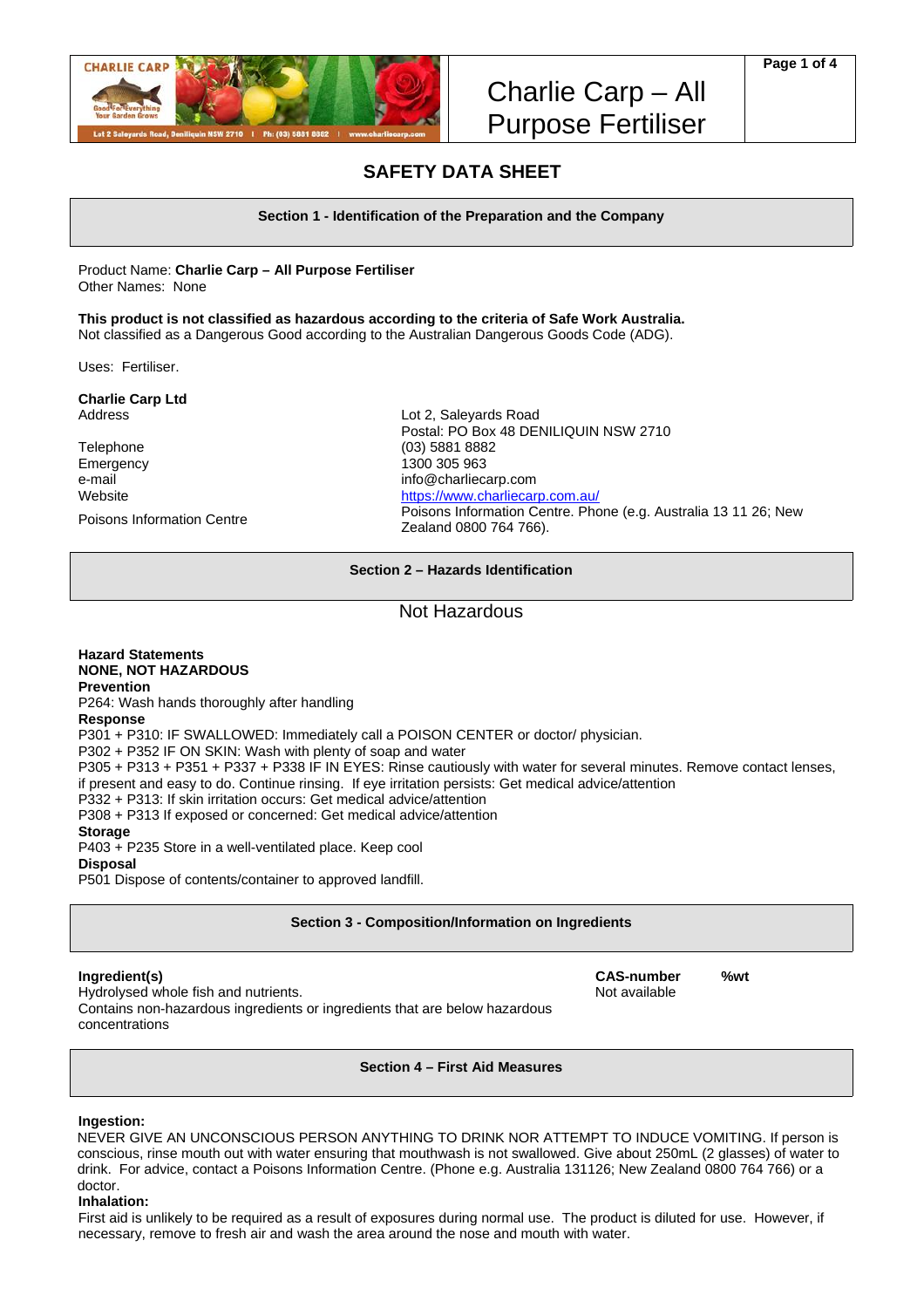

# **Eye Contact:**

Hold eyelids open and rinse the eye continuously with a gentle stream of clean running water for at least fifteen minutes. Seek medical attention if any irritation persists.

#### **Skin Contact:**

Remove contaminated clothing and wash thoroughly with soap and water. Use water alone, if soap is unavailable. Apply a moisturising hand cream, if available. Seek medical attention if any soreness or inflammation of the skin persists or develops later. Launder affected clothing before re-use.

#### *Additional Information:*

*First Aid Facilities: Eye wash facilities are recommended if large quantities of the concentrated product are being handled Advice to Doctor: Treat symptomatically.* 

*Entry Route(s): Inhalation of spray mists or ingestion.*

# **Section 5 – Fire Fighting Measures**

**SUITABLE EXTINGUISHING MEDIA:** Extinguish using whatever is suitable for the primary cause of the fire. Foam, dry chemical powder (bicarbonate or ammonium phosphate based) or carbon dioxide are all suitable.

**HAZARDS FROM COMBUSTION PRODUCTS:** May evolve carbon monoxide, carbon dioxide and traces of completely burned carbon products if heated strongly enough to evaporate the water component.

**PROTECTIVE EQUIPMENT:** Fire fighters should wear self-contained breathing apparatus.

#### *Additional Information:*

Product is not combustible.

# **Section 6 – Accidental Release Measures**

#### **EMERGENCY PROCEDURES**: Wear protective equipment as specified for handling

**SPILLS**: For minor spills, dilute with water. In the event of a major spill, prevent from entering drains and water courses until fully diluted or cover with an absorbent such as earth, sand or a commercial oil absorber. Sweep or scrape up and collect in sealable containers. Dispose to approved landfill.

# **Section 7 – Handling and Storage**

**SAFE HANDLING PRECAUTIONS:** Avoid prolonged or repeated skin contact. Wear gloves to minimise skin contact**:** For Personal Protective Equipment (PPE), see Section 8.

**SAFE STORAGE PRECAUTIONS:** Keep away from direct sources of heat. No other special storage precautions required but product life will be maximised if it is stored out of direct sunlight in a cool well ventilated area. **INCOMPATABILITIES:** None.

**Section 8 – Exposure Controls/Personal Protection** 

**EXPOSURE STANDARDS:** Exposure standards have not been allocated to this product or its ingredients.

Exposure standards represent airborne concentrations of individual chemical substances, which according to current knowledge, should neither impair the health nor cause undue discomfort to nearly all workers. Exposure standard may be a time-weighted average (TWA), a short-term exposure limit (STEL) or a peak level.

# **ENGINEERING CONTROLS:**

Ventilation requirements depend on the quantity of product in use and the method of application. If using more than minor quantities, work area should have good, mechanical ventilation. Local exhaust ventilation is unlikely to be required for foreseeable uses of this product.

#### **PERSONAL PROTECTION:**

Requirements are dependent on working conditions, method of application and quantity of product in use. For minor use, nitrile, neoprene, PVC or natural rubber gloves may be sufficient. Safety glasses should be worn if there is any potential for eye contact. Respiratory protection is unlikely to be required for foreseeable uses of this product alone

#### **WITHHOLDING PERIODS**:

A 2-3 day withholding period is advised for Fruit and Vegetables and Animals on Pastures and associated Crops.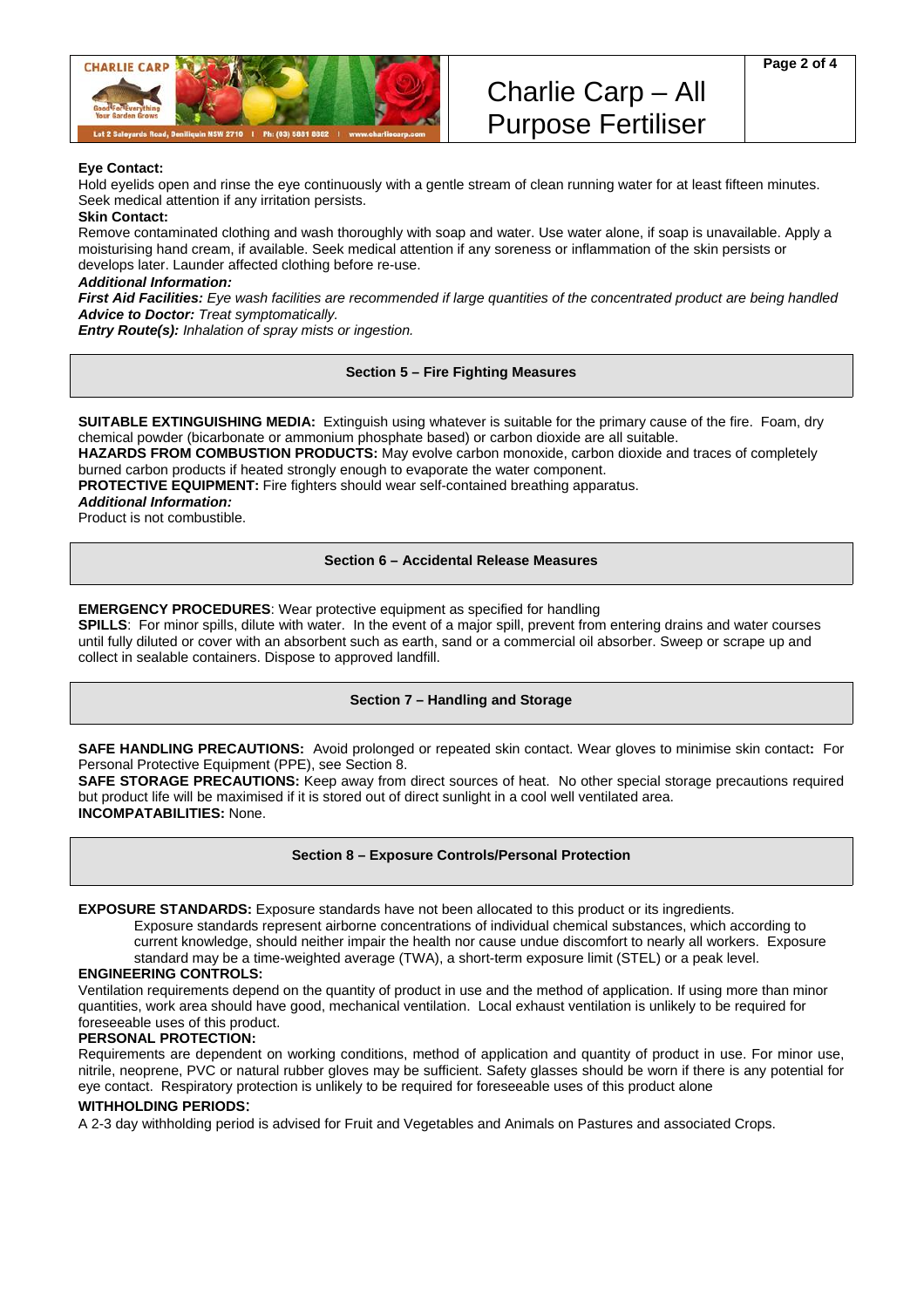

# **Section 9 – Physical and Chemical Properties**

Appearance: Mid-brown liquid with fine solids and light fish hydrolysate odour Boiling Point: 100<sup>0</sup>C Melting Point:  $0^0C$ Vapour Pressure: Negligible Vapour Density: No data available Specific Gravity: 1.20. Solubility (Water): Totally miscible Flash Point: None Explosion Limits: None % Volatiles: <1% Ph: Not relevant

#### **Section 10 – Stability and Reactivity**

**Stability:** Stable

**Hazardous Decomposition Products**: May evolve carbon dioxide and traces of incompletely burned carbon products if heated strongly enough to evaporate the liquid content and burn the residual solids.

**Hazardous polymerisation**: Will not occur.

**Incompatibilities**: None known.

**Conditions to Avoid**: As an organic product, shelf life will be prolonged if stored in a cool area.

# **Section 11 – Toxicological Information**

#### **Symptoms of Exposure:**

**ACUTE -** Swallowed Considered to be practically non harmful by all exposure routes, however, flavour is unpleasant in concentrated form.

**ACUTE – EYE**: Concentrate may be Irritating.

**ACUTE – SKIN**: Harmless unless in contact with broken skin, when irritation might occur.

**ACUTE – INHALED**: Inhalation is unlikely to be a hazard in normal use but if generated spray mist might be slightly irritating.

#### **Chronic Health Effects**

**Chronic**: No specific data is available for the product for chronic exposure symptoms.

Carcinogenicity: None of the ingredients in this product are listed as carcinogenic by Safe Work Australia, the International Agency for Research on Cancer (IARC), the National Institute for Occupational Safety and Health (NIOSH), the National Toxicology Program (NTP), or the Occupational Health and Safety Administration (OSHA).

# **Toxicological Information**

Acute Toxicity Data: No data available.

# **Section 12 – Ecological Information**

As the product is a fertiliser, it is not expected to be harmful in soil. However, the concentrated product should not be allowed to enter drains or waterways as it may cause an excess of nutrients

#### **Section 13 – Disposal Considerations**

Concentrate should be disposed to approved land fill. Rinsed containers may be disposed in general waste.